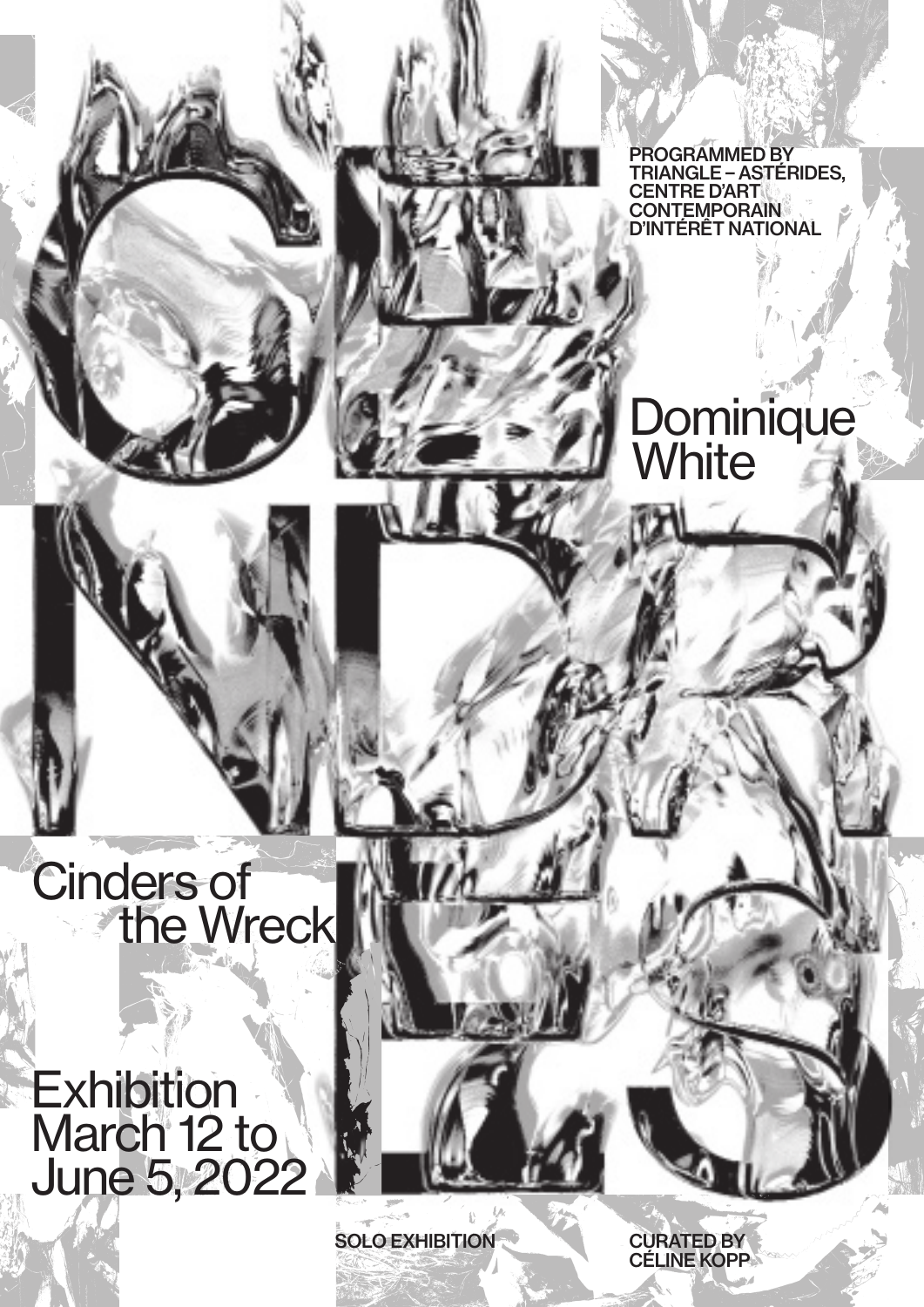# YOU COULD BURN EVERYTHING TO THE GROUND AND IT STILL WOULDN'T BE ENOUGH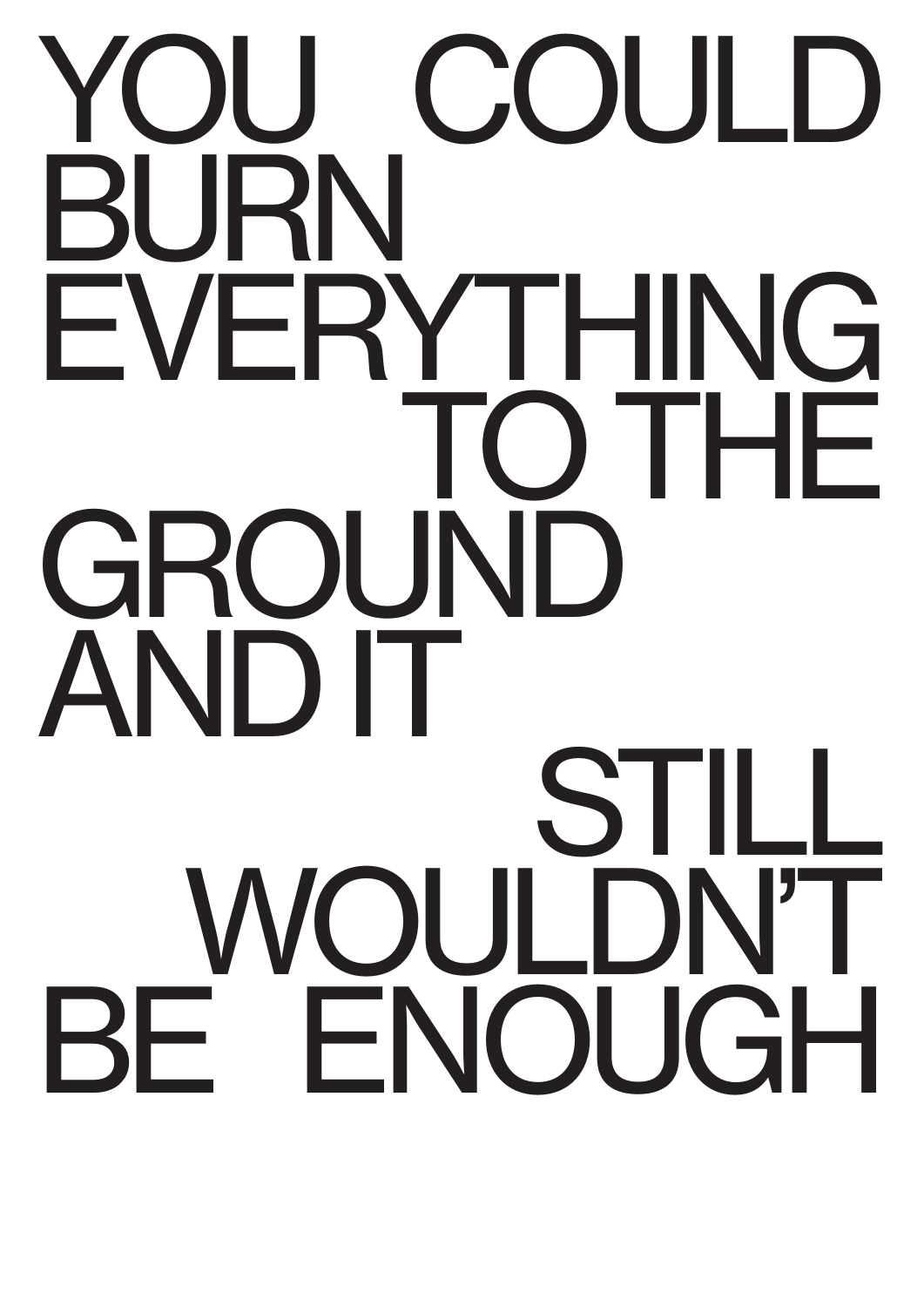## A conversation Dominique White between and Céline Kopp

Dominique White's works are inhabited by her research on Afro-pessimistic and Afrofuturistic theories stemming from the writings of Fred Moten, Alexis Pauline Gumbs or Saidiya Hartman. They are also swayed by the nautical myths of Black Diaspora developed in the depiction of an underwater nation produced by the Detroit techno scene and groups such as Drexciya or Underground Resistance, whose music punctuate and accompany her production time in her studio. Her sculptures are born of an exhaustion of the materials used, which implies a full physical commitment at the time of their creation. The visual vocabulary that the artist develops in her work directly echoes the sea, and more particularly the deep waters and the political narratives that surround them and which she puts into dialogue with the black condition. Dominique White explores the evocative power of "The Shipwreck" and abandoned ships through the use of destroyed sails, harpoon-like shapes, tired ropes, and materials such as kaolin, mahogany, iron, water and fire, as the main components of her sculptures. She resonates these elements with a past, a present and a future history of struggle, resilience and protest that is formed in the destruction, debris, battles and remnants they leave. As powerful as they are fragile, the bodies of works exhibited in *Cinders of the Wreck* have their own autonomy, whose evolution is materialised in their slow and gradual deterioration. It is also a continuity of Dominique White's previous exhibition "Hydra Decapita" (VEDA Florence, 2021), in which the artist inverts the theories developed by Marcus Rediker and Peter Linebaugh in their book The Many-Headed Hydra, and depicts the State (in all its capitalist, colonialist and racist forms) as the mythological beast to be beheaded and slain.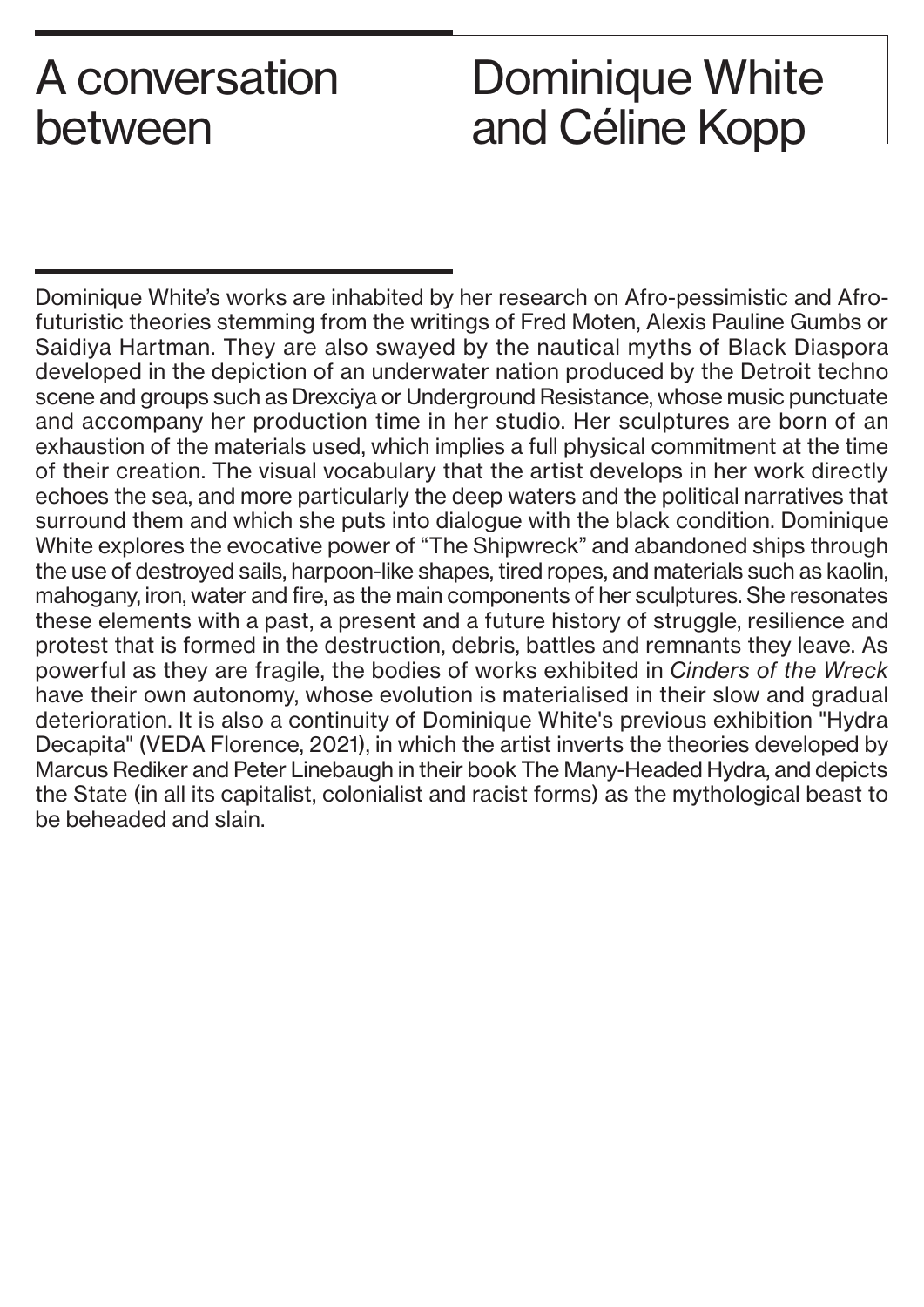*The following conversation between Dominique White and Céline Kopp took place in March 2022 during the preparation of the exhibition "Cinders of the Wreck" at Triangle – Astérides centre d'art contemporain d'intérêt national in Marseille, France.*

[CK] Dominique, let's start this in a simple way: what are we in the presence of when entering the exhibition "Cinder of the Wreck"?

[DW] We are facing four large bodies of work functioning individually as well as one entity filling the space with a ghostly yet actively destructive presence. Their form is the result of quartered conglomerates of sisal, rafia, and kaolin, targeted by harpoon-like shapes made in mahogany and iron. I think you would describe it as you are witnessing a battle in action… something that has happened – or is happening. This is actually how I would like to see all the work: so that it has room to transform. With previous works I often saw their presence in-between a capture or an escape. Here the work is very active, the visitors are going to be in contact with movements taking up and disrupting the space.

[CK] This "disruption" is also visible with the materials that you exhaust in the studio, and during the installation of the exhibition. It relates to the idea of "the Shipwreck", a term present in the title of this exhibition that you also use to define your entire practice. Can you speak a little bit about the idea of the Ship in your work? (Here I should probably add to the attention of the French audience, that Black Studies – an academic field which is not so present in France – , traces the construction of race in the 16th century with the Atlantic Slave trade, and situates the birth of Blackness, as a concept, on the boat.)

[DW] Yes it's important to start with the Ship. I am not referring to one ship in particular or to one specific period in time. My work talks about all the Ships. But I can name three different ships to give you examples of how the same narrative occurs repetitively across time. It is the same thing that mutates. The first would be the British slave ship Zong, which departed the coast of Africa in 1781 with 470 slaves. There is speculation behind the capitain and the crew's true motives, but at some point in the voyage, he captain decided to "offload" some of the cargo – meaning mass murder around 130 enslaved people —allegedly in order to save the ship and provide the owners the opportunity to claim for the loss on their insurance. But then, upon arriving in Jamaica, the claim was rejected leading to a series of court cases that triggered the abolitionist movement in Great Britain. I'm not so much interested in slavery being the sole origin story of Blackness, but I am drawn to the description of Blackness as cargo or as a fungible object.

[CK] More recent occurrences would bring the subject of migration, false promises of better lives, labor, and flight from wars and weather related disasters…

[DW] The second Ship I would mention in relation to my practice is the MV Empire Windrush, which was a WWII war trophy. This ship is also this representation of blackness as potential cargo: in this case exploitative, disposable labor. It first docked in the UK in 1948 and spelled the beginning of this migration scheme that continued until 1971, bringing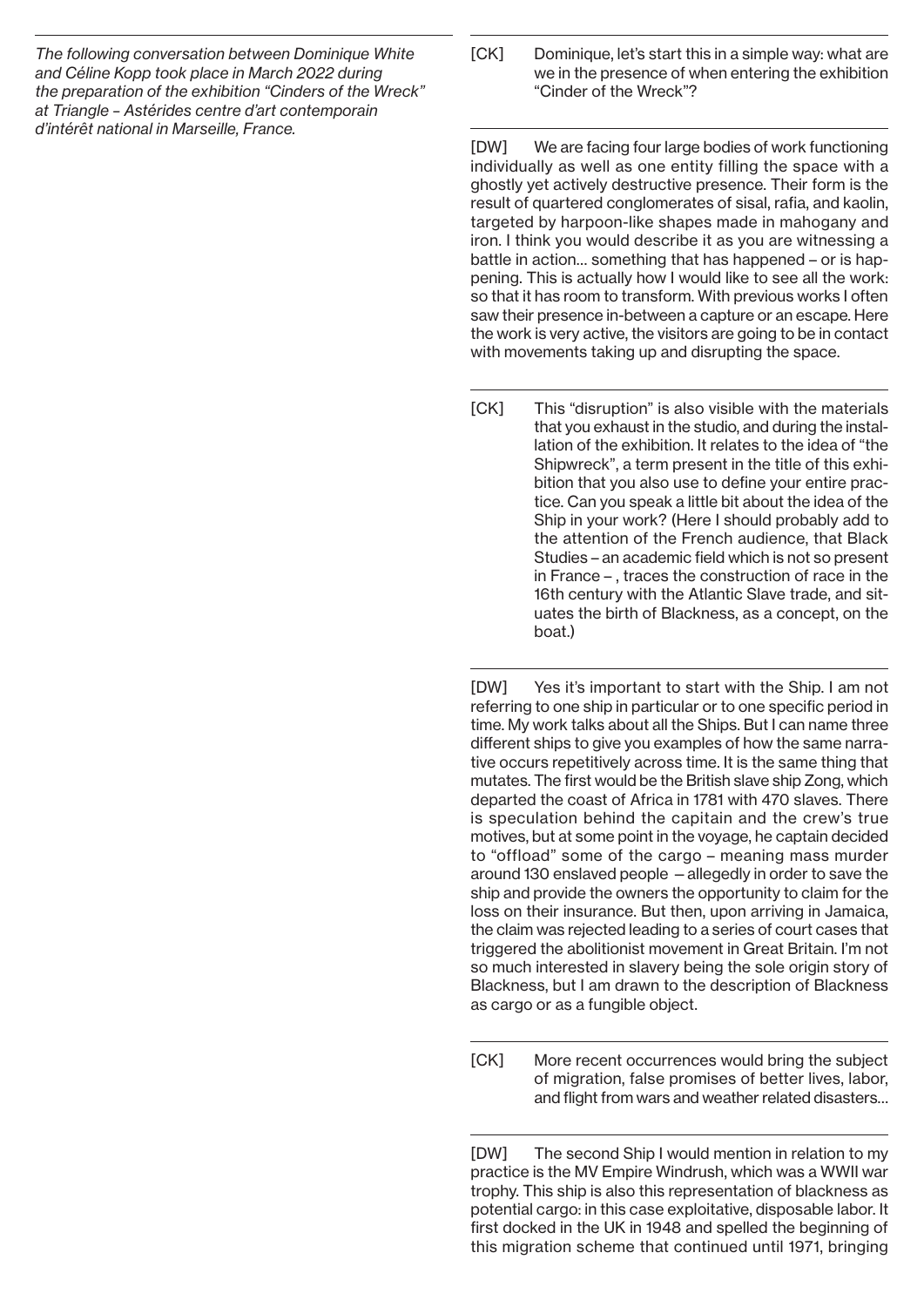thousands of people from its colonies; Jamaica,Trinidad and Tobago and other islands, to help fill post-war UK labor shortages. They arrived with the promise of streets filled with gold, a wealth of jobs and citizenship in the 'motherland' and instead were faced with segregation, violence and eventual disenfranchisement. It was then revealed in the 2010s that the UK had actively destroyed any trace of these individuals arriving, thus destroying the livelihoods of whole families overnight, leading to deportation, homelessness and death. For me, it very much broke this image of "legal" immigration, stability or even this notion of nationality. I'm a Windrush descendant who originally used this as a site of questioning in relation to Statelessness, security and the mutations of the State and Empire.

I also think that it is important to talk about the ongoing demonisation of the migrant boat, and specifically the 'left to die' case of 2011, where three nations (Malta, France and Italy) surveilled a dinghy crossing the Mediterranean for a matter of weeks. The few survivors of this voyage stated that their surveillants were sometimes so close that they could almost see the characteristics of the surveillant's face, yet they were left to die at sea. Again I view this as an incarnation of the ship as this container for the Blackness, as this vessel that is always designated for death and in fact a container that always needs to be contained. Despite each movement of the ship being closely tracked in such minute detail, there were only nine survivors who washed up on the shore of Tripoli who were quickly imprisoned. They began their voyage with seventy nine people on board.

[CK] Therefore the idea of the Wreck, materially visible in your work, calls for the destruction of the system that keeps denying people the status of Humans…?

[DW] What I am proposing with my work and with what I call "The Shipwreck" is to abolish the idea of the boat as the vessel of Blackness. My work does not convey an idea of reform, it proposes a total destruction of this container. A complete decategorisation.

[CK] In that regard, the title brings up the presence of cinders. It is the first time we can see this much burnt wood in your work? Can you say a word about this and how it relates to your current artistic research about the Hydra?

[DW] This exhibition is the second part of a research that has to do with the Hydra, a serpentine water monster in Greek and Roman mythology. In the canonical myth, the monster is killed by Hercules as the second of his Twelve Labors to reach immortality. My interest in this myth comes from a book that was written twenty years ago by Markus Rediker and Peter Linebaugh called "The Many-Headed Hydra: Sailors, Slaves, Commoners, and the Hidden History of the Revolutionary Atlantic". In this book he talks about the early formation of capitalism which he identifies with the figure of Hercules. The Hydra's many regenerating heads are the slaves, pirates and rebels who resisted the global commercial order and disrupted the slave trade for decades. Here, with this new research I inverted these characters and

proposed to look at the Hydra as the system – or the State – we need to destroy.

The first exhibition at Veda in Florence was called "Hydra Decapita". It was about cutting the heads of the beast. Here I wanted to focus on its regenerative power, it's constant adaptation and regrowth. The myth recounts that Hercules defeated the Hydra by cauterizing the decapitated heads with a sword and fire, but in some accounts one head remains immortal. The pessimist in me is looking at it as something that never dies.

[CK] You were talking about decategorisation earlier, it is interesting to see how each material that you physically engage with, such as mahogany, iron, sails...has such a strong symbolic content.

[DW] Mahogany is a material that emerged in my work last year. Like iron, I see it as a fungible replacement for Blackness. Its presence in Europe, and the rise of furniture made in mahogany, was linked with the Atlantic trade. It has a complex history linked with wealth, deforestation, control of fugitives, and riots…because it was so exploited it almost disappeared from the Caribbean. It is extremely stubborn, therefore it only grows in certain places and is now heavily protected, thus creating an extended family of mahoganies to fill the global demand.. For a while, mahogany was the indication of emancipation as freed slaves used mahogany furniture as a symbol of a new era, a new status. However, as the State started to re-write history and mutate, it became a symbol of exploitation and false promises of emancipation. I often wonder if true liberation is ever possible under this system and tend to doubt it completely with the constant cycle of State violence.

[CK] The bent mahogany poles evoking the Hydra's heads are not deeply burnt. Only on the surface. It surely brings up a pessimistic take on the possibility of destroying the beast, and therefore about emancipation…

[DW] Materially speaking when you burn something it always leaves ashes. Many people try to overthrow the State, but it always readapts -as Kimberly Latrice Jones states in her viral video 'How Can We Win', "… as far as I'm concerned, we could burn this bitch to the ground and it still wouldn't be enough…". I have also been reading Rinaldo Walcott's last book whilst producing, which not only reaffirmed some pessimist/nihilist beliefs, but also argued that wherever Black people have been emancipated from whatever constraints, a potential freedom has always been thwarted through the mutation of said constraints. This then positions this need for the outside, for the beyond – an imagination of something completely new.

[CK] Beyond fire, you were also telling me the other day that you realized that every single material here had been soaked or exposed to water at some point of the process… let's speak about this "beyond' and about the importance of the underwater world in your work…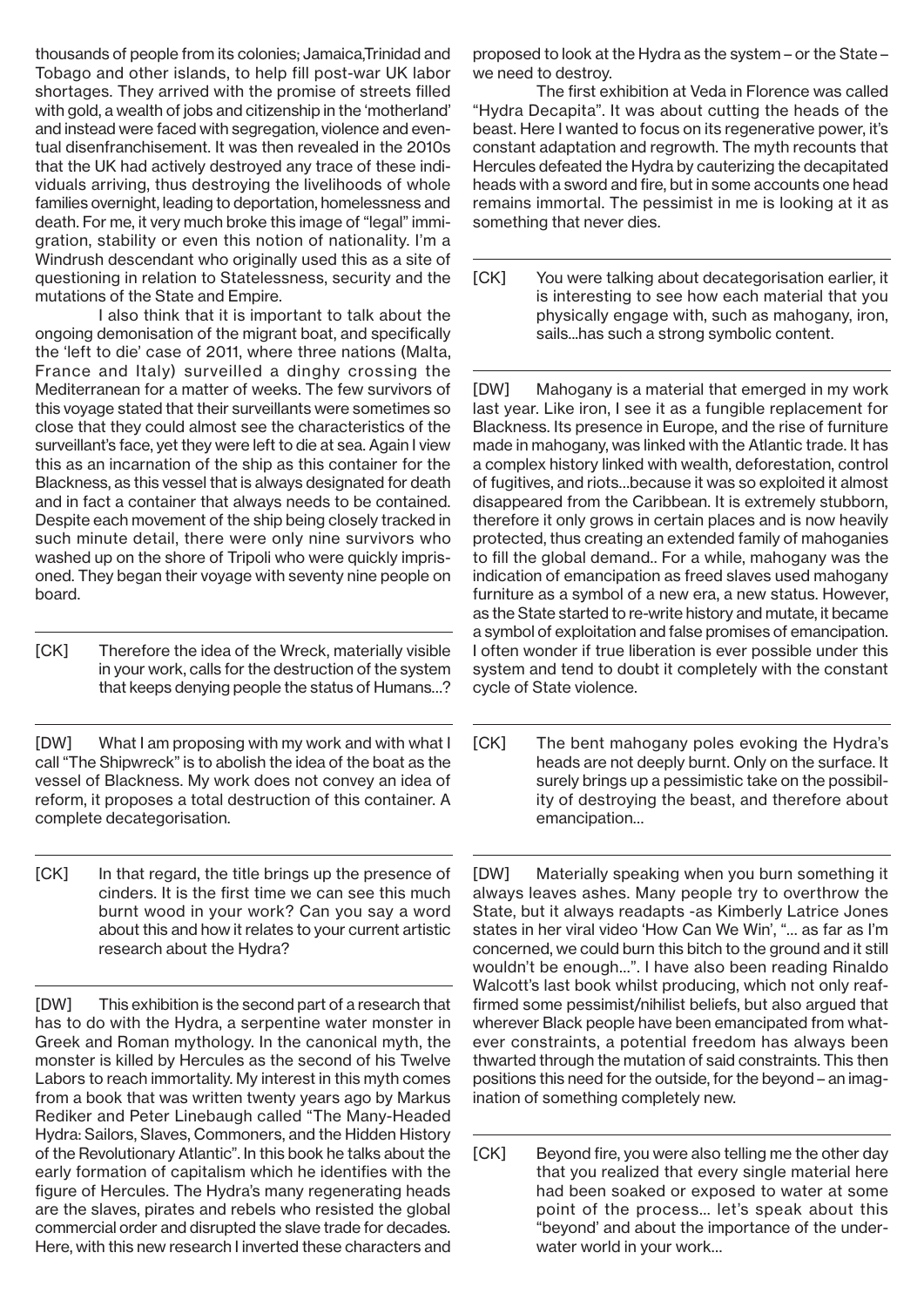[DW] The mahogany poles are soaked for days, sometimes weeks before being able to bend (or in this case fracture) with the extra help of hours of extremely hot steam. These fractured casts of buoys are cast using a blend of kaolin and water, before everything is again soaked in this mixture. Even the cast and forged iron aspects are submerged in water to achieve this layer of rust and deterioration.. This fascination with iron stemmed from Kathyrn Yussof's depiction of iron being used in the hold of the Ship and beyond through its many iterations. Did you know that its the quickest way to identify a Slave Ship through its ruins? The harpoon heads are bent and distorted, as if they have also been extracted from a shipwreck lost to time and have become useless after being eroded by the sea. Likewise, with the mooring springs, they've been reimagined beyond their initial use and material, rendering them useless. Instead of being produced in steel, they are reimagined in iron, thus loosing their flexibility and ability to absorb shock from the waves. They stop protecting the boat and therefore brings instability to the work, just like the tired ropes and the rafia nets. I like the idea that everything could potentially snap and fall, and maybe ultimately be dragged back into water – almost as a means of escaping.

[CK] This is also why kaolin has been a constant in your work, because it is water soluble?

[DW] Kaolin has been constant in my work for seven years now. It is very ephemeral and unstable. You can find it in pretty much everything you touch in daily life, from paper to paint to cosmetics and sometimes even food. I also like the fact that it bleeds into everything you touch. People in the exhibition will carry it with them under their shoes, leaving traces throughout the space and even further. I actually see the moment I paint the work with kaolin as a moment where the work becomes alive, as if we are bearing witness to this moment that is frozen in time… for how long? Who knows?

[CK] Earlier I used a word that I actually borrowed from you. This potential "beyond" that can be felt by looking at the ghostly materiality of your work. Can you also talk about how it also brings up notions of time and futurity?

[DW] The idea of beyond or the imaginings of another world in this stage of capitalism can seem impossible. The pessimist or perhaps the nihilist in me ponders whether there is even the need for imagination if the Hydra is waiting to respawn its many heads and mutate each generation? But that would negate the need for other histories, relics and storytelling. It would also deny those before me who have dreamed of shaking this container. I tend to reference Detroit Techno a lot for this reason, as I see them as the current-day afro-futurists imagining realms underwater, Outer Space or… in fact anywhere beyond this current incarnation of land and borders. Of course, there were predecessors who imagined a Black Planet, who imagined Statelessness aboard the Pirate ship, who imagined life in the rocky hills away from the plantation. To even dream of these futures, is to flatten time akin to the timelessness experienced at sea. There's a quote

by Christina Sharpe that will live forever in my mind in which she states that "Nobody dies of old age at sea" and that those of us who are "thrown, jumped and dumped overboard… are with us still, in the time of the wake, known as residence time." (Sharpe, 2016)

[CK] Let's end this conversation with this beautiful idea that energy never dies below the waves?

[DW] And that time is not linear. My work opens up a space of limbo. Shipwreck(ing) is about reinstating the lost rutters that move beyond a single "home", geographical place or time. It is about a place where land can become irrelevant, and where the living and dead intertwine. Since there is no guarantee of emancipation, a new world must rise from the ashes.